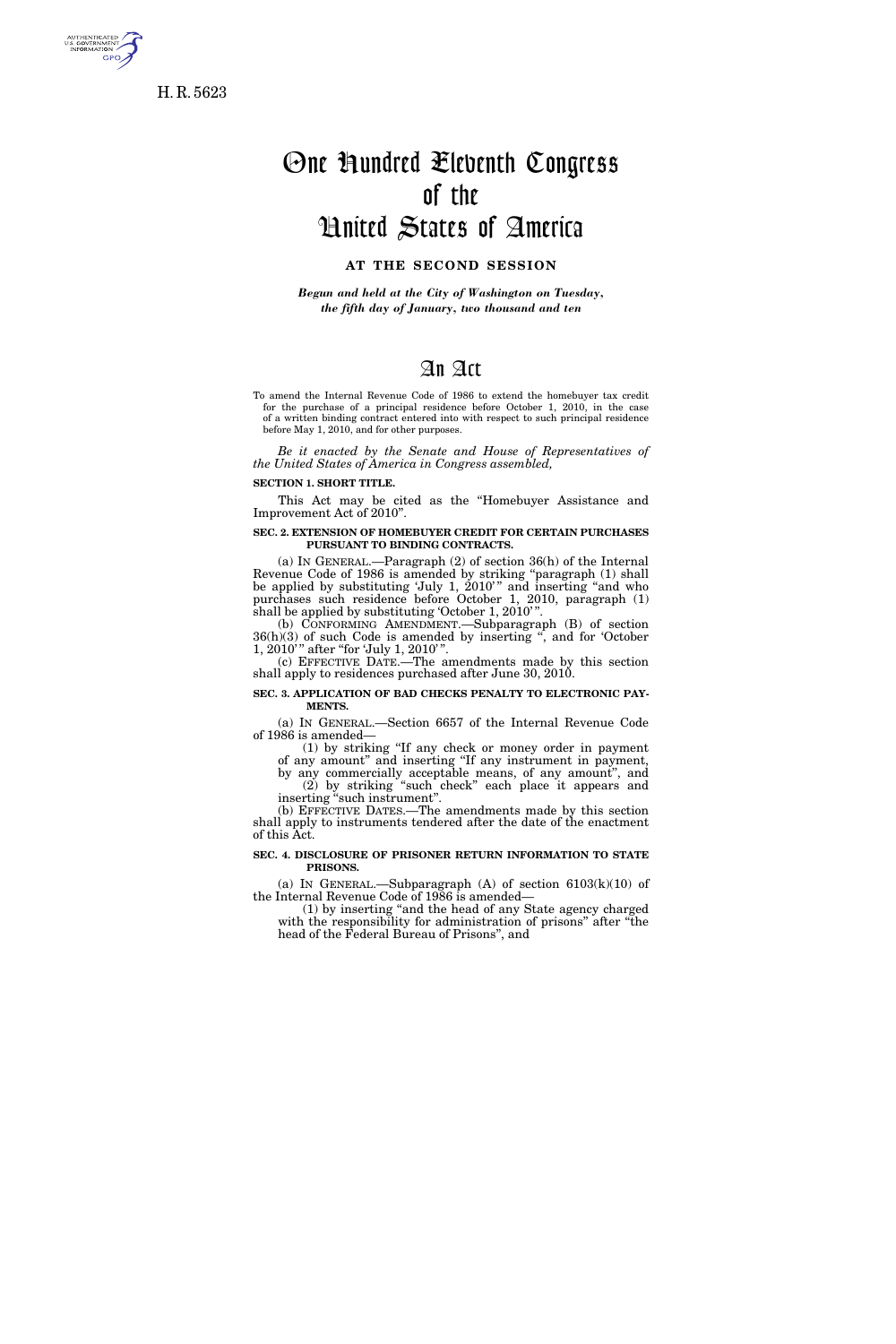(2) by striking ''Federal prison'' and inserting ''Federal or State prison''.

(b) RESTRICTION ON REDISCLOSURE.—Subparagraph (B) of section  $6103(k)(10)$  of such Code is amended-

(1) by inserting ''and the head of any State agency charged with the responsibility for administration of prisons" after "the head of the Federal Bureau of Prisons'', and

(2) by inserting ''or agency'' after ''such Bureau''.

(c) RECORDKEEPING.—Paragraph (4) of section 6103(p) of such Code is amended by inserting " $(k)(10)$ ," before " $(l)(6)$ ," in the matter preceding subparagraph (A).

(d) CLERICAL AMENDMENT.—The heading of paragraph (10) of section  $6103(k)$  of such Code is amended by striking "OF PRISONERS" TO FEDERAL BUREAU OF PRISONS'' and inserting ''TO CERTAIN PRISON OFFICIALS''.

(e) EFFECTIVE DATE.—The amendments made by this section shall apply to disclosures made after the date of the enactment of this Act.

#### **SEC. 5. AMENDMENT OF TRAVEL PROMOTION ACT OF 2009.**

(a) TRAVEL PROMOTION FUND FEES.—Section 217(h)(3)(B) of the Immigration and Nationality Act (8 U.S.C. 1187(h)(3)(B)) is amended—

(1) by striking ''subsection (d) of section 11 of the Travel Promotion Act of 2009.'' in clause (ii) and inserting ''subsection (d) of the Travel Promotion Act of 2009 (22 U.S.C. 2131(d))."; and

(2) by striking ''September 30, 2014.'' in clause (iii) and inserting ''September 30, 2015.''.

(b) IMPLEMENTATION BEGINNING IN FISCAL YEAR 2011.—Subsection (d) of the Travel Promotion Act of 2009 (22 U.S.C. 2131(d)) is amended—

(1) by striking ''For fiscal year 2010, the'' in paragraph  $(2)(A)$  and inserting "The";

(2) by striking ''quarterly, beginning on January 1, 2010,'' in paragraph (2)(A) and inserting ''monthly, immediately following the collection of fees under section  $217(h)(3)(B)(i)(I)$  of the Immigration and Nationality Act (8 U.S.C. the Immigration and Nationality Act (8 U.S.C.  $1187(h)(3)(B)(i)(I)),$ ";

 $(3)$  by striking "fiscal years 2011 through 2014," in paragraph  $(2)(B)$  and inserting "fiscal years  $2012$  through  $2015$ ,";

(4) by striking "fiscal year  $2010$ ," in paragraph  $(3)(A)$  and inserting ''fiscal year 2011,''; (5) by striking ''fiscal year 2011,'' each place it appears

in paragraph  $(3)(A)$  and inserting "fiscal year 2012,"; and (6) by striking ''fiscal year 2010, 2011, 2012, 2013, or 2014''

in paragraph (4)(B) and inserting ''fiscal year 2011, 2012, 2013, 2014, or 2015''.

#### **SEC. 6. PAYGO COMPLIANCE.**

The budgetary effects of this Act, for the purpose of complying with the Statutory Pay-As-You-Go Act of 2010, shall be determined by reference to the latest statement titled ''Budgetary Effects of PAYGO Legislation'' for this Act, submitted for printing in the